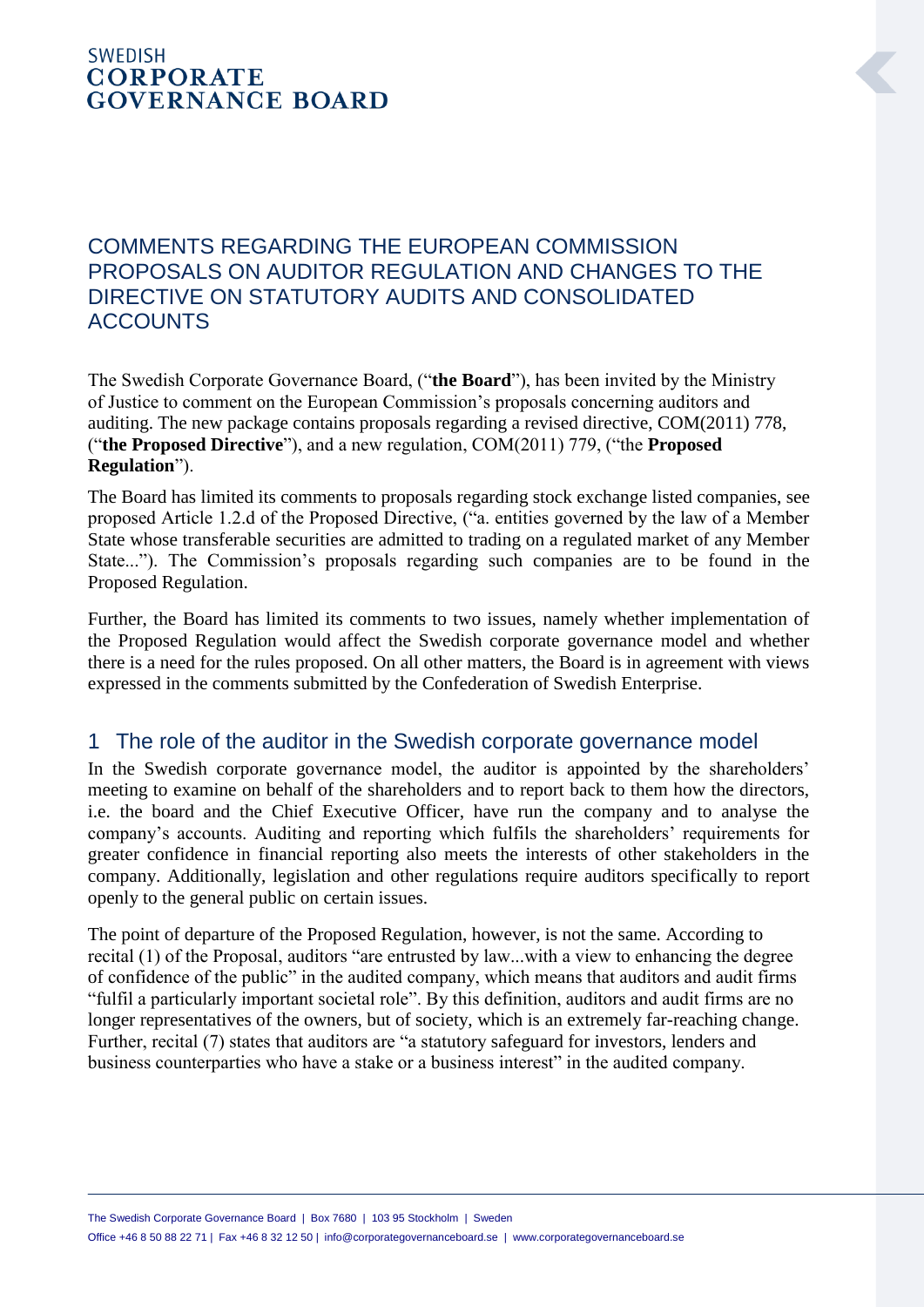No analysis of this major revision is presented by the Commission. Such an analysis should have the role of the shareholder as its point of departure. One consequence of the Proposed Regulation is the risk of weakening the shareholders' engagement with and responsibility for the company. In the context of this revised role, auditors and audit firms will have significantly greater responsibility and will be an obvious responsible entity for every identified error in the accounts or should the audited company encounter financial difficulties. There is also the risk that this will lead to reduced liability for company boards and executive management teams. Furthermore, the increased involvement of the state in the appointment and monitoring of auditors means that the government will have to assume responsibility for failures. For example, according to Article 32.10 of the Proposed Regulation, the European Union's supervisory authorities are to issue guidelines on criteria governing the selection of auditors. It is the opinion of the Board that a company's choice of auditor should be the responsibility of the owners.

Another change to the corporate governance model is the proposals concerning audit committees. Article 31.1, paragraph 2 of the Proposed Regulation states that at least one member of the audit committee is to have competence in auditing, and that another member is to have competence in accounting and/or auditing. This is a stronger requirement than the one that exists today. According to Chapter 49a of the Swedish Companies Act, (2005:551), at least one member of the committee is to have competence in accounting or auditing. As the audit committee is composed of members of the company board, this becomes a requirement on the composition of the board. The same applies in cases where the whole board serves as the audit committee.

The Swedish Corporate Governance Board is already sceptical about the existing rule, as the board of a Swedish limited company is collectively responsible for the board's decisions. Identifying certain members may lead to greater responsibility for these individuals, (and less responsibility for the others), in these matters, which is in contradiction of the traditions of Swedish corporate legislation. A preferable model would be to state that the board as a whole is to possess the required competence in these issues.

Furthermore, this rule restricts shareholder freedom on the issue of composition of the board, not least with regard to other important criteria, such as diversity and breadth. The competence and experience required on boards varies from company to company, depending on its business, complexity, size etc. The Commission presents no analysis of whether an additional board member with competence in accounting or auditing would be beneficial to the company, its shareholders and society as a whole.

## 2 The need for regulation versus the costs

The Proposed Regulation, with all of its new requirements on both the companies to be audited and the auditors, will lead to significant increases in costs for listed companies. The Commission has not investigated the scale these costs, nor has the Commission shown that the revised rules will create value for the companies or for society that would justify them. In its analysis of the material presented by the Commission, the Board is unable to find any support for the need for the comprehensive changes proposed for the listed companies of Europe. The problems described refer to the financial sector.

Against the background of the above, the Board rejects the Proposed Regulation in its entirety. The Proposal should be returned to the Commission in order to be supplemented by a thorough impact assessment and cost analysis.